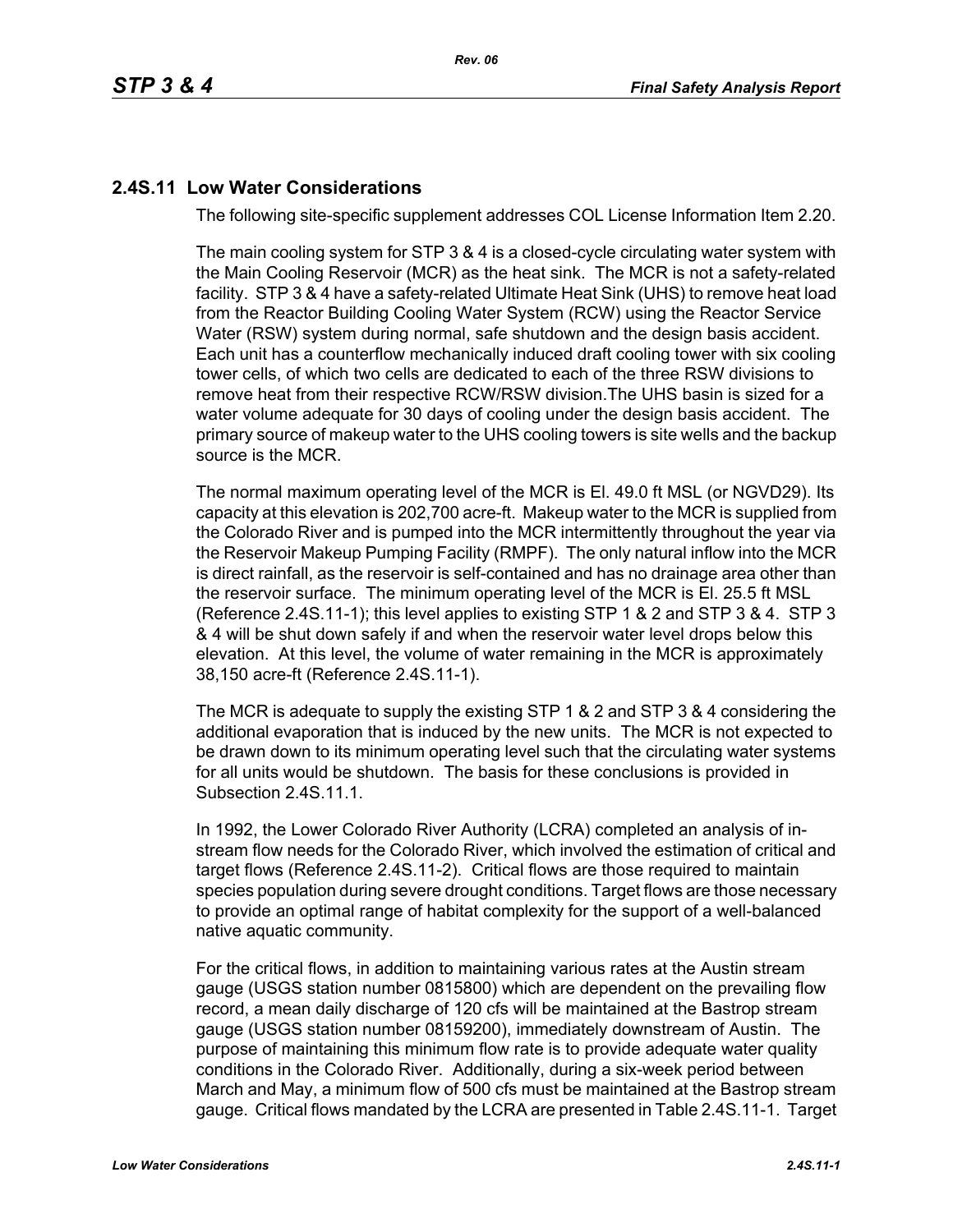flows differ from critical flows in that they are classified as interruptible demand subject to curtailment during drought conditions.

# **2.4S.11.1 Low Flow in Rivers and Streams**

The major river near the STP 3 & 4 site is the Colorado River. The site is located within the tidal estuary region of the river on the west bank near river mile 14.6. Tidal effects extend up to river mile 22, which is several miles upstream from the Reservoir Makeup Pumping Facility (RMPF). During periods of low river flows freshwater flow to the tidal estuary is regulated by the operation of an inflatable dam across the river located one mile downstream from Bay City and immediately upstream from the USGS stream gauge at Bay City (station number 08162500). This dam is intended to maintain a minimum water level in the river upstream of the dam to facilitate pumping into irrigation canals. Low flows are regulated by the dam, whereas flood peaks are allowed to pass freely.

Discharge measurements at the Bay City stream gauge were initiated in 1948 by the USGS, well after the construction of Mansfield Dam in 1942 and Buchanan Dam in 1936. Therefore, all available data at this gauge are influenced by flow regulation at Mansfield Dam and other upstream reservoirs. Flow measurements at Bay City are also influenced by water withdrawals from the river between Bay City and Mansfield Dam.

Between 1951 and 1956, zero daily discharge was recorded on 13 occasions at Bay City. In the June-July 1967 period, withdrawals for irrigation reduced the downstream releases to 1 cfs for a period of 58 days. Based on these observations, the probable mean-daily minimum flow rate at Bay City is estimated as zero. If there is no downstream flow, the Colorado River near the RMPF will be occupied by tidal water.

Table [2.4S.11-2](#page-6-0) presents the annual 1-day low flows at Bay City for water years 1948 through 2006, while Table [2.4S.11-3](#page-7-0) presents the annual 7-day low flows for the same period based on data from Reference [2.4S.11-3.](#page-4-2) The minimum 1-day and 7-day low flows for the period of record are zero and 0.5 cfs, respectively. The 1-day and 7-day low flows for water years 1948-2006 are shown in Figure [2.4S.11-1](#page-8-0).

For the construction of STP 1 & 2, the required storage volume of the MCR was determined from operation studies using 40 years of stream flow data, which included the severe dry period 1950-1956. These operation studies assumed that no makeup water would be pumped when the Colorado River flow is less than 300 cfs in accordance with STP's water rights (References [2.4S.11-1](#page-4-0) and [2.4S.11-4](#page-4-3)). Although only STP 1 & 2 were built, the MCR was originally sized for four units. With the addition of STP 3 & 4, sufficient MCR water inventory can be maintained to offset evaporation, seepage, and blowdown by diverting sufficient make-up water at the RMPF and recognize available precipitation. STP is entitled to divert 55% of the river flow in excess of 300 cfs at the RMPF as MCR makeup. The annual flow diversion in any given year can exceed the 102,000 acre-ft average annual limit provided that this limit is not exceeded on a 5-year rolling average basis (Reference [2.4S.11-4](#page-4-3)). During a repeat of the Lower Colorado River's Drought of Record (DOR) from 1947 to 1957, the LCRA is required by contract to make available an additional 40,000 acre-ft per year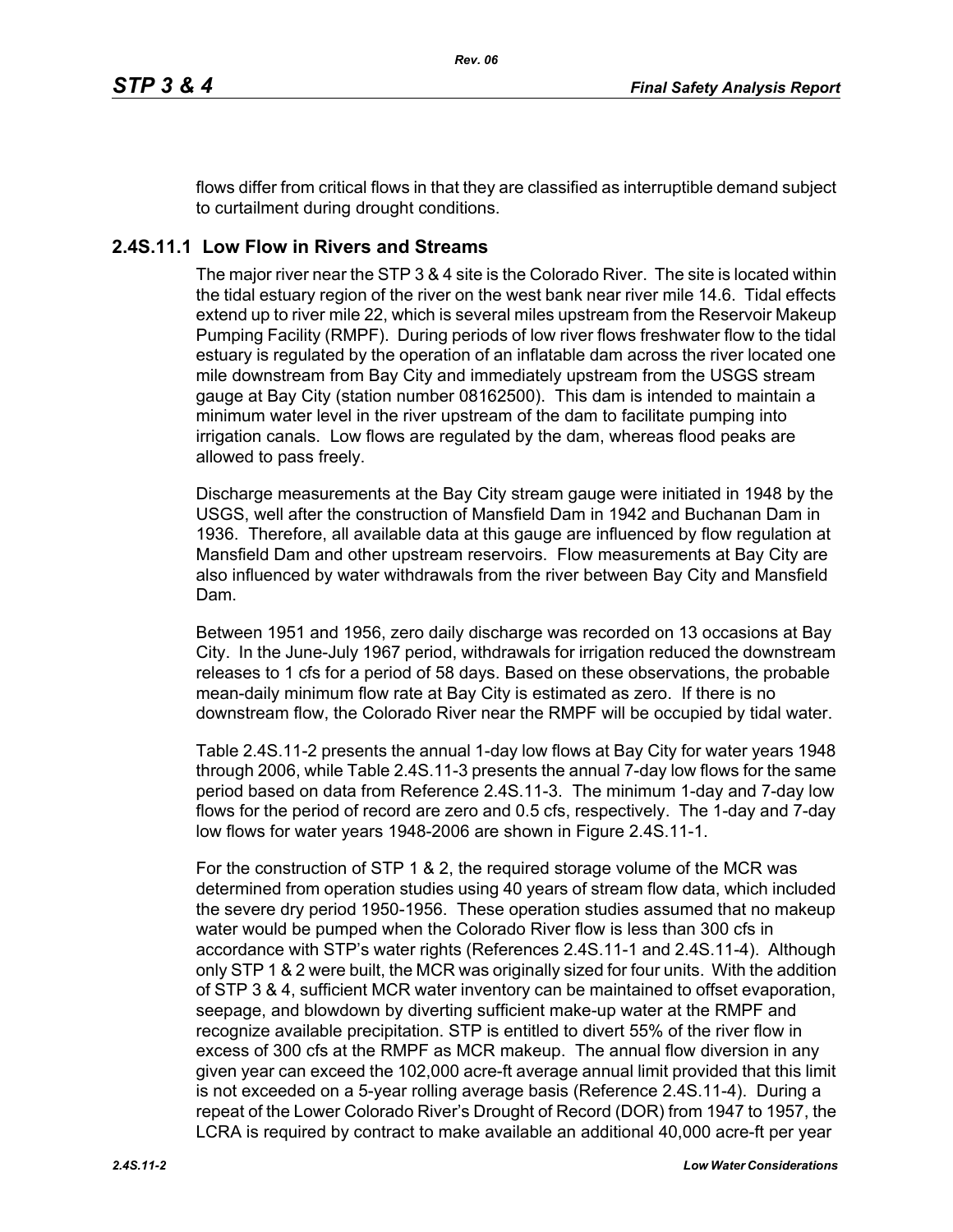of firm water. This firm water will be made available, without restriction on river flow, for MCR makeup when the water level in MCR is below El. 35 ft MSL (Reference [2.4S.11-4\)](#page-4-3). These arrangements are expected to be adequate to maintain sufficient water in MCR for continuous operation of all four units. This assessment is supported by the water management plan for the Lower Colorado River (Reference [2.4S.11-5](#page-4-4)) as well as the MCR water inventory analysis that shows that arrangement for these water diversion rights are necessary to keep MCR in continuous operation with four units. The inventory analysis tracks MCR water inventory by balancing the available diversion flows at RMPF and precipitation against losses of evaporation, seepage and blowdown and factors in future water use projections by LCRA.

The primary source of makeup water to the UHS cooling tower basin for STP 3 & 4 will be onsite groundwater wells. The well water system is not affected by low flows in the Colorado River. MCR is the backup source of the UHS makeup. As described earlier, even at its minimum operation level of 25.5 ft MSL the MCR has approximately 38,150 ac-ft of water inventory which is more than enough water to safely shut down the plant should MCR is activated as a backup source of UHS makeup water. Hence, low-flow considerations will not affect the dependability of the source of makeup water for the UHS.

There are currently no downstream dams that could affect the water supply to the makeup water intake and no future dams are contemplated.

### **2.4S.11.2 Low Water Resulting from Surges, Seiches, or Tsunamis**

Low water in the Colorado River resulting from surges, seiches, or tsunamis will not affect the ability of the groundwater wells to supply water to the safety-related UHS cooling tower basin. Low water from these phenomena would also not affect the performance of the non-safety–related MCR, since its storage permits an extended period of no makeup flow without interfering with its operation.

Ice formations or ice jams causing low flows are not anticipated based on historical air and water temperature data described in Subsection 2.4S.7.

# **2.4S.11.3 Historical Low Water**

### **2.4S.11.3.1 Drought Events**

Texas has suffered from a drought in each decade of the twentieth century with severe droughts occurring every 20 to 40 years. The most severe drought between 1898 and 2004 was the 10 year "drought of record" (DOR) period (May 1947 to April 1957). LCRA estimates of available water supplies reflect the amount of water that is reliably available during a repeat of the DOR conditions (Reference [2.4S.11-2\)](#page-4-1).

### **2.4S.11.3.2 Colorado River**

The Colorado River experiences a wide range of flows. Low flows below Bay City have been subject to regulation since the installation of the inflatable dam at Bay City in 1963, as discussed in Subsection 2.4S.11.1. Low flows have also been affected by upstream dams and irrigation demands.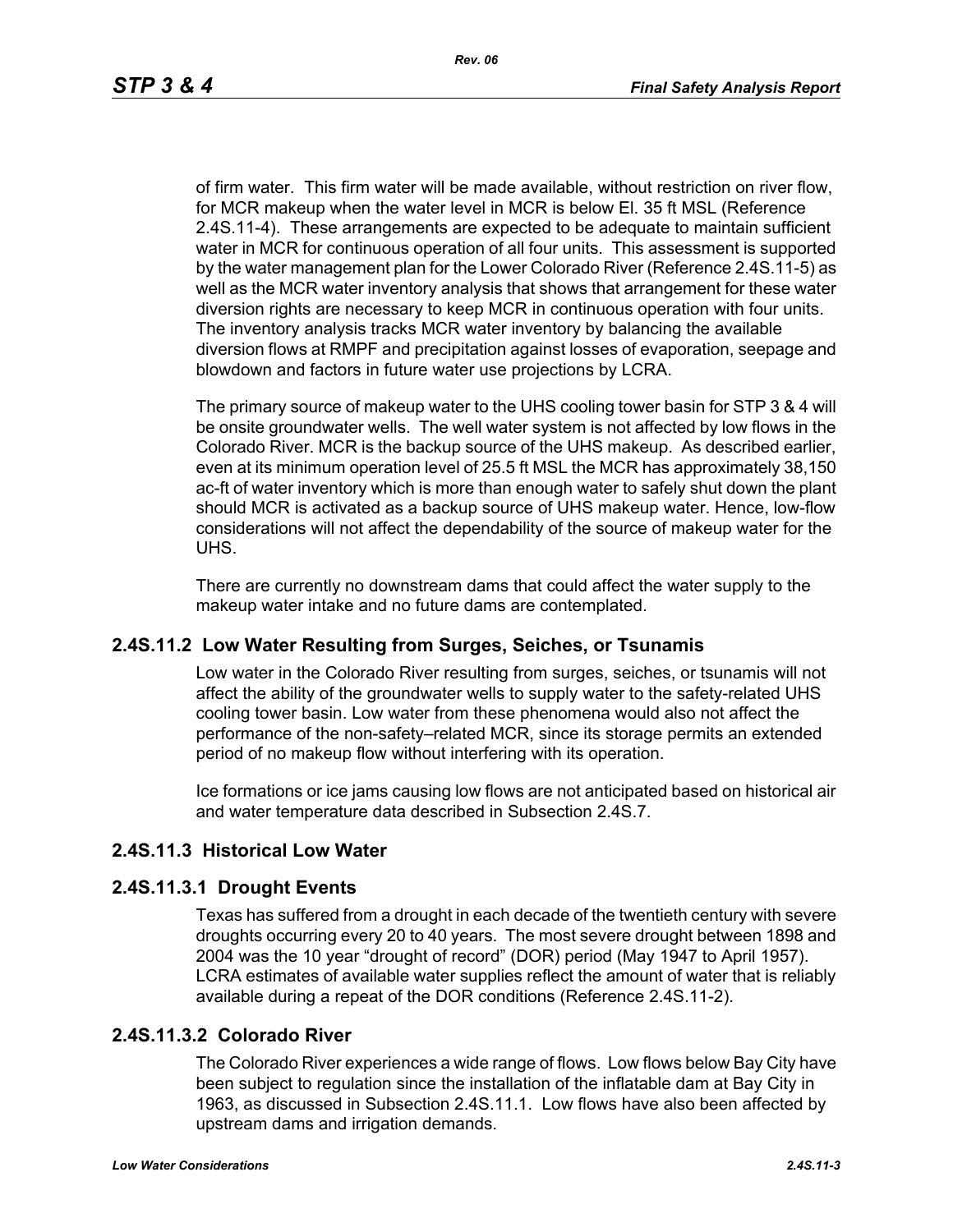The lowest stages on the Colorado River at the RMPF can be expected to occur when low-flow conditions are combined with tidal cycles originating from the Colorado-Lavaca estuary. Tidal effects extend upstream several miles above the RMPF. During extreme low-flow conditions, the water surface elevation at the Screen Intake Structure of RMPF would be approximately equal to the tidal elevation.

### **2.4S.11.4 Future Controls**

The safety-related systems of STP 3 & 4, including the UHS, do not rely directly upon river flows. While the MCR is a back-up water source for supplying makeup water to the UHS basin, the availability of this makeup water for the UHS is assured because the plant would be shut down when the MCR level drops below El. 25.5 ft MSL. At this elevation, the MCR still retains 38,150 acre-ft, which is sufficient to maintain a 30-day UHS makeup water inventory without consideration of the normal makeup source from groundwater supplies. Any changes in the quality or availability of MCR water will be slow to occur, allowing sufficient time for any remedial measures that may be necessary.

The LCRA, which holds rights to stored waters of the Colorado River above STP, has contracted with STPNOC to provide such waters, up to 40,000 acre-ft per year, when necessary for the normal operation thus providing additional assurance against having to shut down STP due to extended low-flow conditions in the Colorado River (Reference [2.4S.11-4\)](#page-4-3). Additionally, STPNOC holds a run-of-river water right (References [2.4S.11-1](#page-4-0) and [2.4S.11-4\)](#page-4-3), allowing it to divert water directly out of the Colorado River based on the contract with the LCRA.

### **2.4S.11.5 Plant Requirements**

The RSW and UHS systems are designed to cool the Reactor Building Cooling Water (RCW) during normal operation, normal shutdown, emergency shutdown, testing, and loss of preferred power and to dissipate the heat into the atmosphere without exceeding the water temperature in the UHS basin water of 35°C. The UHS water storage basin is sized to allow the shutdown and cooldown of the unit and maintain the unit in a safe shutdown condition for the design basis accident for 30 days with no makeup and blowdown. The system requirements are addressed in Subsections 9.2.5 and 9.2.15, following the guidance provided in RG 1.27. The water losses due to forced and natural evaporation, drift, and seepage and blowdown are to be replaced by makeup water provided primarily from the site wells or from the MCR via the Turbine Service Water System, as a secondary source of makeup water.

The main cooling water system with the MCR as a heat sink is described in detail in Subsection 10.4.5. The capability of the MCR to maintain a sufficient water level during periods of drought in the Colorado River is discussed in Subsection 2.4S.11.1. In addition, the MCR operation will be closely monitored by filling the reservoir to normal full level of El. 49 ft MSL, whenever possible using all the water diversion rights available to STP to ensure sufficient water level in case of a repeat of the DOR in the Colorado River.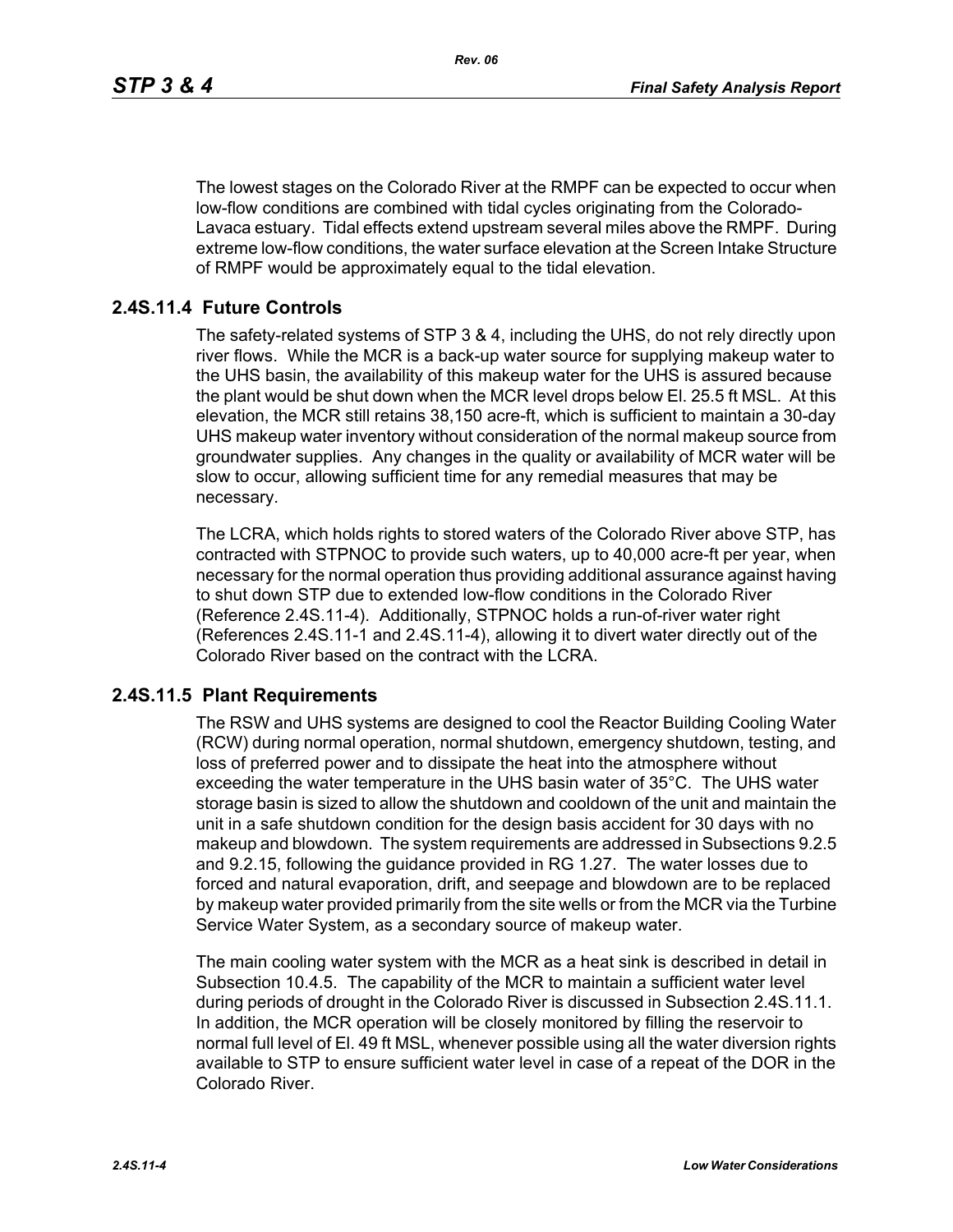Compliance with EPA 316(b) regulations for existing facilities is satisfied in terms of meeting the performance standards to reduce impingement, mortality, and entrainment because:

- The RMPF was designed and built for a maximum capacity of 1200 cfs for an anticipated four units at the time, and no change to this maximum flow is anticipated, and;
- The makeup flow is for use in a closed-cycle cooling scheme as opposed to a oncethrough system.

### **2.4S.11.6 Heat Sink Dependability Requirements**

The UHS cooling tower basin will maintain a water inventory adequate for 30 days of cooling under the design basis accident with no makeup and blowdown as discussed in Section 9.2.5. There will be sufficient suction submergence water depth and pump net positive suction head (NPSH) to ensure proper operation of the pump station contiguous with the UHS basin for the entire 30-day period following an accident.

Adherence of the existing facility to EPA 316(b) is satisfied in terms of meeting the performance standards to reduce impingement, mortality, and entrainment as explained in Subsection 2.4S.11.5

A detailed description of how the UHS is designed to meet the dependability requirements is provided in Subsections 9.2.5 and 16.3.7.

### <span id="page-4-1"></span><span id="page-4-0"></span>**2.4S.11.7 References**

2.4S.11-1 "STPEGS Updated Final Safety Analysis Report, Units 1 & 2," Revision 13.

- 2.4S.11-2 "Region 'K' Water Plan for the Lower Colorado Regional Water Planning Group," Lower Colorado Regional Water Planning Group, 2006.
- <span id="page-4-2"></span>2.4S.11-3 "Daily Streamflow Data for Bay City Gauging Station, Texas," U.S. Geological Survey, 2007, Available at http://waterdata.usgs.gov/nwis/dv/?site\_no= 08162500&referred\_module=sw, accessed May 24, 2007.
- <span id="page-4-3"></span>2.4S.11-4 Amended and Restated Contract by and between the Lower Colorado River Authority and STP Nuclear Operating Company, Effective as of January 1, 2006.
- <span id="page-4-4"></span>2.4S.11-5 Water Management Plan for the Lower Colorado River Basin Effective September 20, 1989 including amendments through May 14, 2003.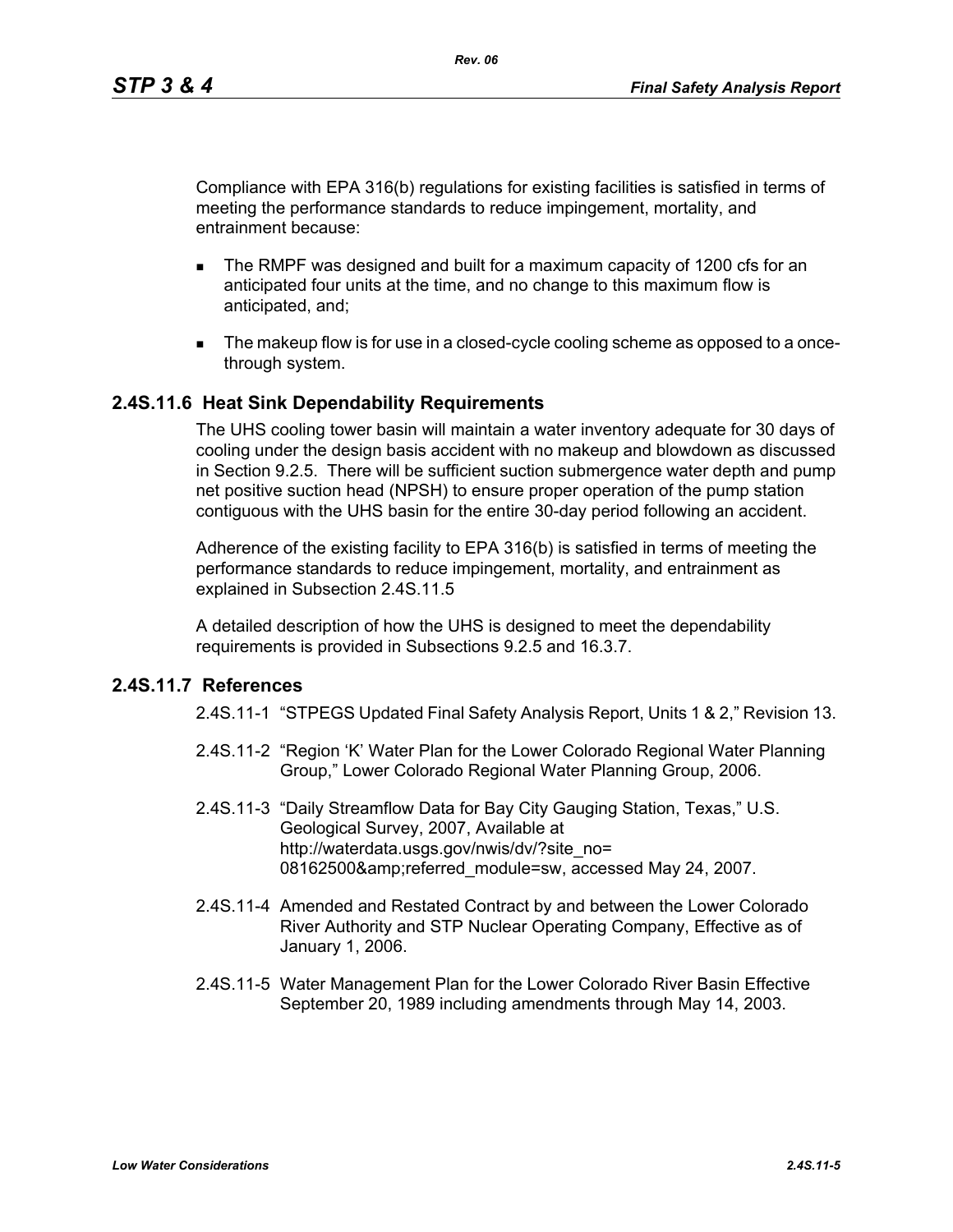<span id="page-5-0"></span>

|              | <b>Critical Flows (cfs)</b> |                      |
|--------------|-----------------------------|----------------------|
| <b>Month</b> | <b>Austin Gauge [1]</b>     | <b>Bastrop Gauge</b> |
| January      | 46                          | 120                  |
| February     | 46                          | 120                  |
| March        | 46                          | 500 [2]              |
| April        | 46                          | 500 [2]              |
| May          | 46                          | 500 [2]              |
| June         | 46                          | 120                  |
| July         | 46                          | 120                  |
| August       | 46                          | 120                  |
| September    | 46                          | 120                  |
| October      | 46                          | 120                  |
| November     | 46                          | 120                  |
| December     | 46                          | 120                  |

Source: Reference 2.4S.11-2

- [1] LCRA will maintain a mean daily flow of 100 cfs at the Austin gage at all times, to the extent of inflows each day to the Highland Lakes as measured by upstream gages, until the combined storage of Lakes Buchanan and Travis reaches 1.1 million acre-feet of water. A mean daily flow of 75 cfs, to the extent of inflows each day to the Highland Lakes as measured by upstream gages, will then be maintained until the combined storage of Lakes Buchanan and Travis reaches 1.0 million acre-feet of water, then a subsistence/critical flow of 46 cfs will be maintained at all times, regardless of inflows. In addition, if the subsistence/critical flow of 46 cfs should occur for an extended period of time, then operational releases will be made by LCRA to temporarily alleviate the subsistence/critical flow conditions. Specifically, should the flow at the Austin gauge be below a 65 cfs daily average for a period of 21 consecutive days, LCRA will make operational releases from storage sufficient to maintain daily average flow at the Austin gauge of at least 200 cfs for two consecutive days. If this operational release conditions persists for three consecutive cycles (69 days), then a minimum average daily flow of at least 75 cfs will be maintained for the next 30 days.
- <span id="page-5-1"></span>[2] This flow should be maintained for a continuous period of not less than six weeks during these months. A flow of 120 cfs will be maintained on all days not within the six week period.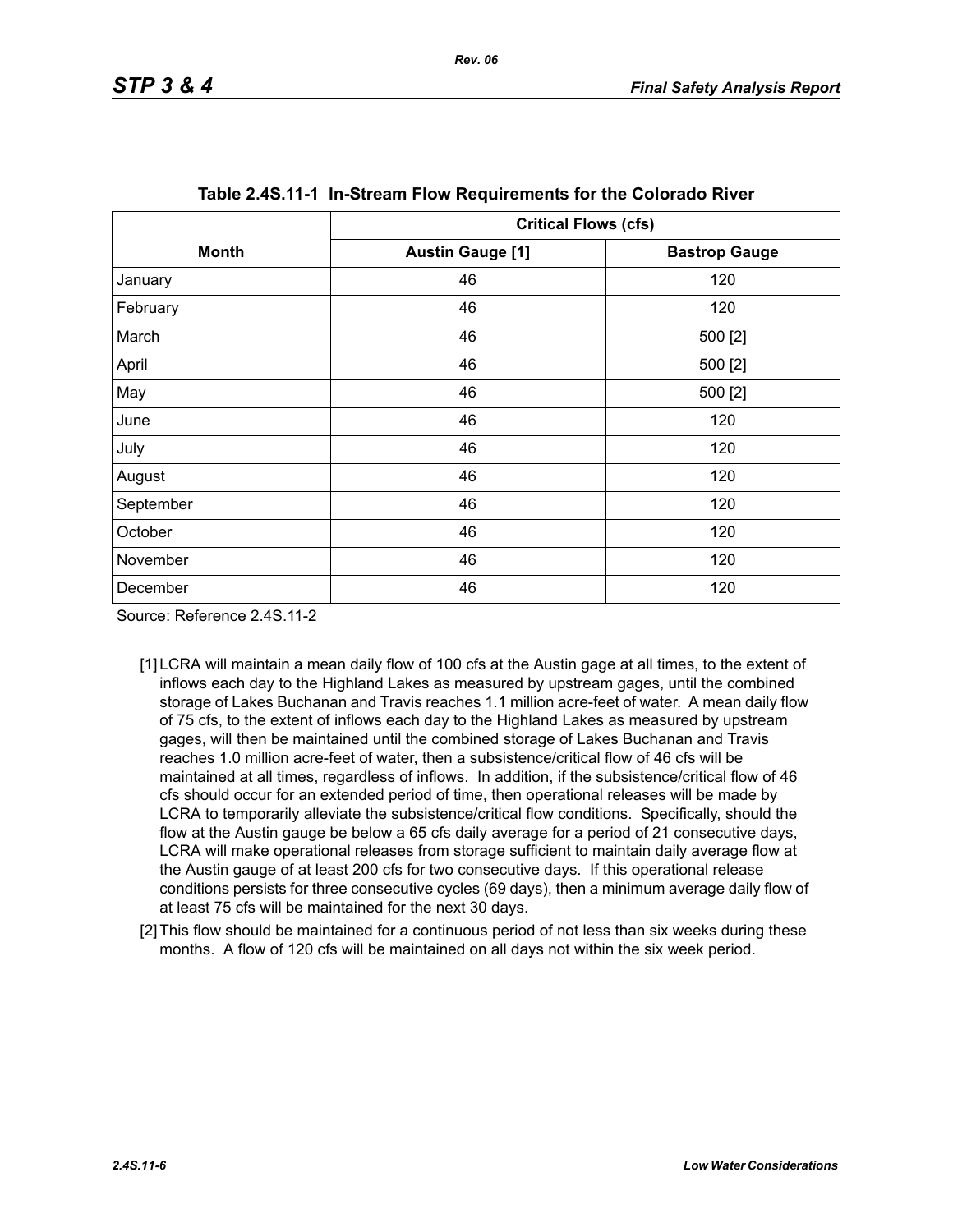|                   | 1-day Low Flow | Date of           |      |                   | 1-day Low Flow |
|-------------------|----------------|-------------------|------|-------------------|----------------|
| <b>Water Year</b> | (cfs)          | <b>Occurrence</b> |      | <b>Water Year</b> | (cfs)          |
| 1948              | 16.0           | 6/5/1948          |      | 1978              | 161.0          |
| 1949              | 81.0           | 5/19/1949         |      | 1979              | 363.0          |
| 1950              | 137.0          | 7/29/1950         |      | 1980              | 0.9            |
| 1951              | 0.0            | 6/1/1951          |      | 1981              | 15.0           |
| 1952              | 0.0            | 6/23/1952         |      | 1982              | 314.0          |
| 1953              | 0.0            | 4/23/1953         | 1983 |                   | 38.0           |
| 1954              | 2.3            | 4/24/1954         | 1984 |                   | 3.1            |
| 1955              | 1.4            | 5/7/1955          | 1985 |                   | 87.0           |
| 1956              | 0.0            | 7/5/1956          | 1986 |                   | 48.0           |
| 1957              | 92.0           | 12/9/1956         | 1987 |                   | 380.0          |
| 1958              | 1400.0         | 7/25/1958         | 1988 |                   | 6.8            |
| 1959              | 510.0          | 7/31/1959         | 1989 |                   | 33.0           |
| 1960              | 500.0          | 9/15/1960         | 1990 |                   | 36.0           |
| 1961              | 800.0          | 6/2/1961          | 1991 |                   | 61.0           |
| 1962              | 4.9            | 5/16/1962         | 1992 |                   | 439.0          |
| 1963              | 12.0           | 5/16/1963         | 1993 |                   | 39.0           |
| 1964              | 1.3            | 9/15/1964         | 1994 |                   | 51.0           |
| 1965              | 2.3            | 10/14/1964        | 1995 |                   | 147.0          |
| 1966              | 2.0            | 9/2/1966          | 1996 |                   | 20.0           |
| 1967              | 0.4            | 8/12/1967         | 1997 |                   | 188.0          |
| 1968              | 205.0          | 9/30/1968         | 1998 |                   | 15.0           |
| 1969              | 0.4            | 8/27/1969         | 1999 |                   | 118.0          |
| 1970              | 0.4            | 10/8/1969         | 2000 |                   | 9.5            |
| 1971              | 0.7            | 6/9/1971          | 2001 |                   | 48.0           |
| 1972              | 2.0            | 4/22/1972         | 2002 |                   | 120.0          |
| 1973              | 31.0           | 9/22/1973         | 2003 |                   | 115.0          |
| 1974              | 10.0           | 8/20/1974         | 2004 |                   | 206.0          |
| 1975              | 128.0          | 9/28/1975         | 2005 |                   | 180.0          |
| 1976              | 111.0          | 3/23/1976         | 2006 |                   | 210.0          |
| 1977              | 174.0          | 9/29/1977         |      |                   |                |

### <span id="page-6-0"></span>**Table 2.4S.11-2 Historical Annual 1-Day Low Flows for the Colorado River at Bay City for Water Years 1948-2006**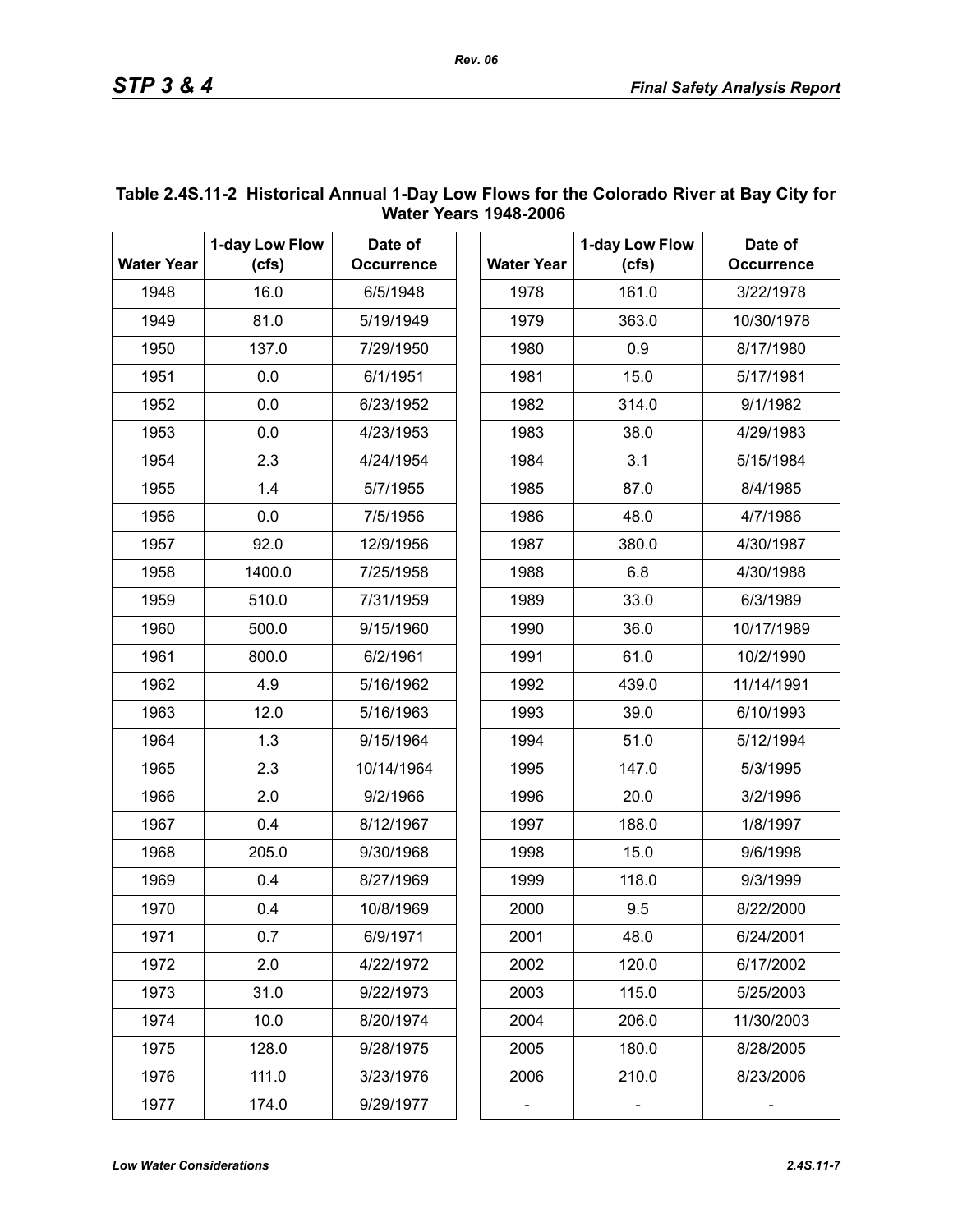| <b>Water Year</b> | 7-day Low Flow<br>(cfs) | Date of<br><b>Occurrence</b> |
|-------------------|-------------------------|------------------------------|
| 1948              | 61.4                    | 6/9/1948                     |
| 1949              | 142.7                   | 5/22/1949                    |
| 1950              | 177.2                   | 8/3/1950                     |
| 1951              | 1.5                     | 7/14/1951                    |
| 1952              | 1.9                     | 6/29/1952                    |
| 1953              | 14.6                    | 8/16/1953                    |
| 1954              | 58.4                    | 6/21/1954                    |
| 1955              | 37.1                    | 5/9/1955                     |
| 1956              | 13.2                    | 7/10/1956                    |
| 1957              | 121.0                   | 12/15/1956                   |
| 1958              | 1788.6                  | 9/20/1958                    |
| 1959              | 684.0                   | 7/10/1959                    |
| 1960              | 714.3                   | 9/18/1960                    |
| 1961              | 890.0                   | 6/8/1961                     |
| 1962              | 6.7                     | 5/16/1962                    |
| 1963              | 13.3                    | 5/18/1963                    |
| 1964              | 1.4                     | 8/27/1964                    |
| 1965              | 16.7                    | 9/10/1965                    |
| 1966              | 2.0                     | 9/8/1966                     |
| 1967              | 0.5                     | 8/18/1967                    |
| 1968              | 312.4                   | 10/7/1967                    |
| 1969              | 0.5                     | 8/7/1969                     |
| 1970              | 0.5                     | 10/10/1969                   |
| 1971              | 1.3                     | 6/10/1971                    |
| 1972              | 19.0                    | 8/19/1972                    |
| 1973              | 366.4                   | 7/23/1973                    |
| 1974              | 35.0                    | 8/24/1974                    |
| 1975              | 348.4                   | 9/30/1975                    |
| 1976              | 223.4                   | 3/23/1976                    |
| 1977              | 297.2                   | 9/30/1977                    |

### <span id="page-7-0"></span>**Table 2.4S.11-3 Historical Annual 7-Day Low Flows for the Colorado River at Bay City for Water Years 1948-2006**

*Rev. 06*